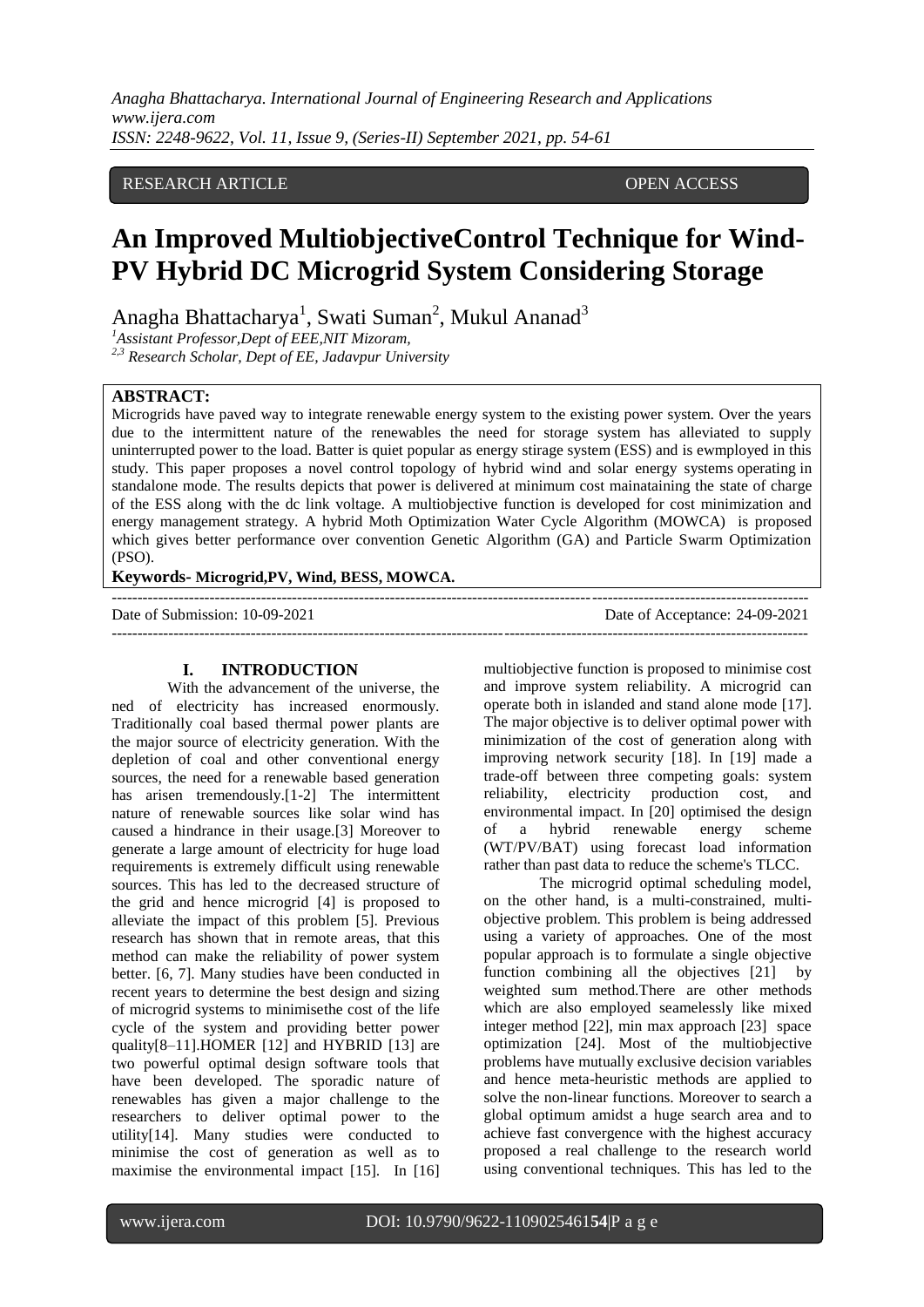rise of bio-inspired evolutionary programming [26] methods like Genetic Algorithm (GA). Particle Swarm Optimization (PSO), Ant Colony Optimization (ACO), Artificial Bee Colony (ABC) etc. To solve multiobjective multi constrained problem a set of Pareto solutions is obtained using the weightage factor and further hybrid optimization techniques are used to converge the problem with fast accuracy. In few research fuzzy [27] sets are used to find the non dominated state but most of the problems lack proper decision making accounting for all the non-linear objectives. Microgrid normally comprises of distributed generator (DG) [28] as source and, maybe connected with main grid or can work in stand-alone mode. Several works are reported with multiple generating sources such as solar wind hydro and in few works, a backup storage device is reported to store energy during excess generation. This increases the reliability of the power supply especially during peak hours however the cost of the storage device invites additional costs to the system.

In this paper, the cost optimization of a standalone microgrid is presented using the hybrid Moth Optimization Water Cycle Algorithm (MOWCA. The system comprises Solar Photo Voltaic (PV), Wind Energy as renewable energy sources and Battery Energy Storage System (BESS). The proposed algorithm is compared with existing standard algorithms like Genetic Algorithm (GA) and Particle Swarm Optimization (PSO) for justification of its superiority.



**Fig 1: Proposed Microgrid System**

#### **2.1. Solar energy system**

The output power of PV generating unit is expressed as a function of incident irradiance G and cell temperature T using the following formula [29]

$$
P_{PV} = F_{PV} \times P_{PV,R} \times \frac{G}{G_{STC}} [1 + \alpha_T (T - T_{STC})](1)
$$

where:

FPV is the factor reflecting shading, and wiring losses,

 $\alpha$ <sup>r</sup> represents the temperature coefficient, and  $G_{STC}$  and  $T_{STC}$  represent the incident irradiance and the PV cell temperature under Standard Test Conditions, respectively.

#### **2.2. Wind System**

MPPT algorithm is implemented to extract maximum power from available variable wind speed. The basic nature of Wind Turbine is nonlinear and is represented by the Weibull distribution function

The power developed by a wind turbine is given by: [30]

$$
P_m = \frac{1}{2} \rho A C_P(\lambda) V^3(2)
$$

Where,

$$
\lambda = \frac{r_m \omega_r}{V_w}(3)
$$
  
 Pm =Mechanical Power(W);

 $Cp = power coefficient; Vw = Wind velocity (m/s);$ 

The general variation of wind speed can be characterized by Weibull Distribution Function which is given as [28].

$$
F(v) = 1 - \exp\left(-\left(\frac{v}{c}\right)^{\sigma}\right)(4)
$$

$$
v = c[-\ln(1-r))]^{\frac{1}{\sigma}(5)}
$$

$$
v =
$$

$$
c[-\ln(r)]^{\frac{1}{\sigma}}
$$
(6)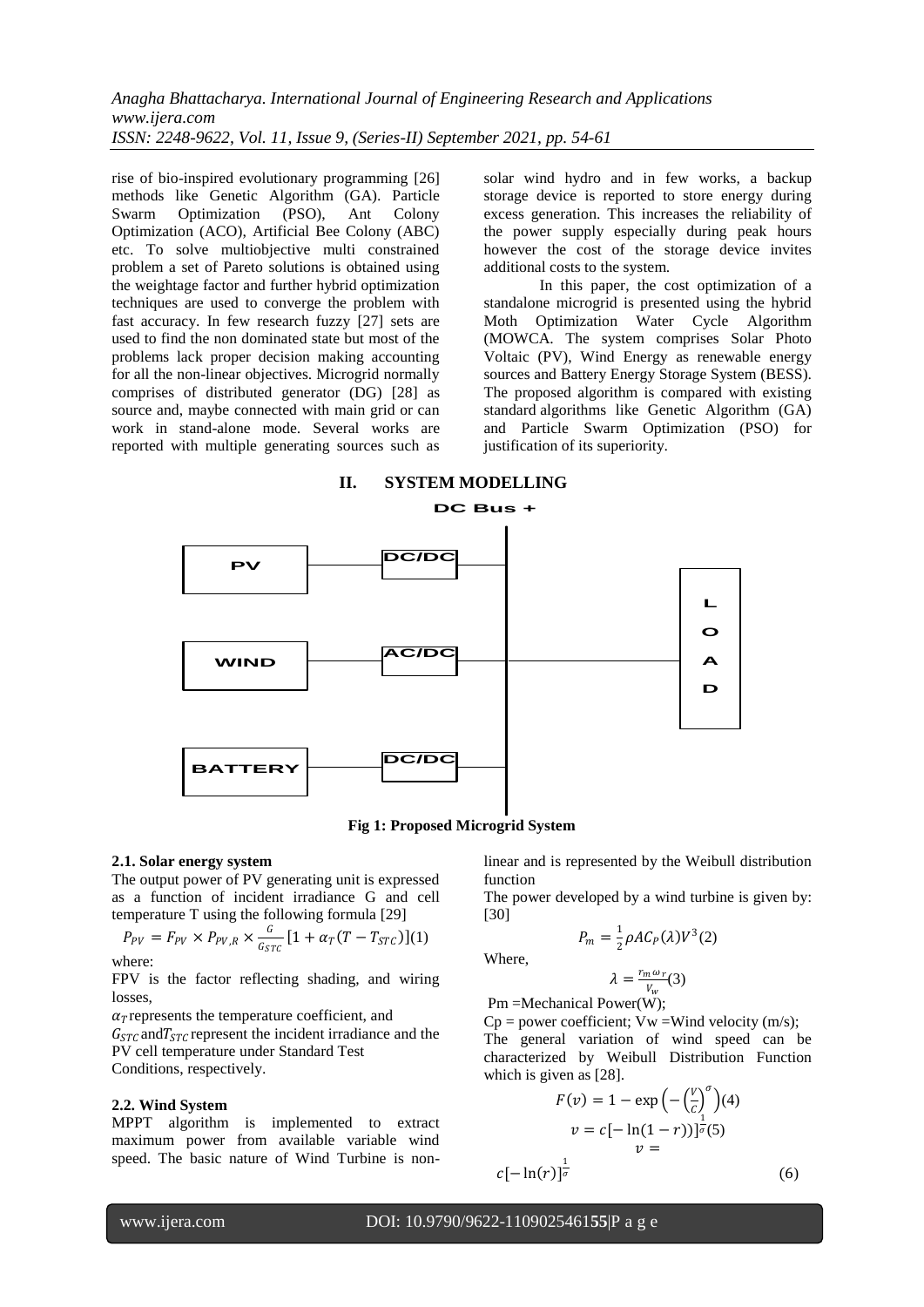where  $\sigma$  is shape factor, c is scale factor, v is wind speed in m/sec and, r is uniform random number. The values of c and r obtained from the localised data. The power output of the turbine can be calculated as

$$
P_{WT}(\nu) = \begin{cases} 0, & \nu < \nu_{ci} \\ P_{rated} \times \frac{\nu - \nu_{ci}}{\nu_r - \nu_{ci}} \nu_{ci} \leq \nu \leq \nu_r \\ P_{rated} \nu_r \leq \nu < \nu_{co} \\ 0 \qquad \nu \geq \nu_{co} \end{cases} (7)
$$

wherevci, vr , and vco are cut-in, rated, and cut-out speeds respectively, PWT is the output power of WT, and Prated is the rated power of WT.

## **2.3. Battery Module**

The storage system for the microgrid is managed by BESS which has Battery Monitoring System to ensure the safe operation of each battery units and supervisory control to monitor the overall function of the module. Normally a BESS module of several battery units which have individual charging and discharging pattern. The main control objective of the BESS module is to maintain the overall charging and discharging as determined by the power management algorithm for the supply of power in case of peak demand or to store energy in case of excess generation [31].

## **2.4. State of Charge (SOC) Computation Module**

The amount of charge stored in a battery is given by SOC which is given by the percentage of total charge stored in a battery and indicates the amount of energy left in the storage unit. Based on the SOC of the BESS unit operation modes are decided and signals are generated following the knowledge of SOC. Based on Coloumb technique a computing module of SoC is developed. The charge stored in a battery is the integration of the current injected into the battery, we have[32].

$$
Q(t) =
$$
  
 
$$
Q(t-1) +
$$
  
 
$$
\Delta Q(t)
$$
 (8)

Where

$$
\Delta Q(t) = I_B(t)\Delta(t) = \frac{P_B(t)}{V_{DC}(t)}\Delta(t)(9)
$$

Where,  $QB(t)$ ,  $IB(t)$ ,  $PB(t)$  and VDC are the charge stored in, current and power injected to, and dc-link voltage of the battery module, respectively. SOC can be derived by (15) where SizeB identifies battery size in kWh.

$$
SOC(t) = SOC(t-1) + \frac{1}{3.6} \frac{1}{SIZE_B} \frac{P_B(t)}{V_{DC}(t)} \Delta(t) (10)
$$

# **III. MULTIOBJECTIVE OPTIMIZATION MODEL**

To establish the proposed method a multiobjective function is developed taking into account the battery depreciation cost, generation cost and the cost related to environmental aspects.

$$
\min(Cx) = C_g(x) + C_b(x)
$$
  
+  $C_e(x)$  (11)  
Where Cg is the generation cost, Cb battery cost and  
Ce is the environmental cost.

$$
Cg(x)
$$
  
= 
$$
\sum_{r=1}^{T} C_{F}(x) + C_{m}(x)
$$
 (12)

=1 Where CF is the fuel cost of all the generating units and CM is the maintenance cost of the generating units and T is the number of time intervals in the optimization period, which is 24 hours.

The output from the battery is chosen as a decision variable since the power output from the solar and the wind system are intermittent in nature. The decision variable is represented in 24 vector based on the time interval.

## **3.1. Environmental Cost.**

Another major parameter that is considered is environmental pollution

$$
\begin{aligned}\n &minC_e \\
&= \sum_{t=1}^T \sum_{t=1}^n \sum_{j=1}^4 \left[ (\gamma_{1j} + \gamma_{2j}) B_{ij} P_{i,t} \right]\n \end{aligned} \tag{13}
$$

where t is the time interval; T is the total number periods, here  $T = 24$ ; n is the total number of renewable generators; j is the type of pollutant,;  $\gamma_{1i}$ and  $\gamma_{2i}$  are penalty costs and environmental values of pollutant j, respectively; Bij represents emission of the pollutant j from renewable generatorI per unit of power generation; and Pi,t represents the power generated by renewable generatorI in period t.

### **3.2.***Constraint Conditions.*

The system is considered for power balance and the limits of generation hence following constraints are employed,

Total generation should be greater than equals to the load:

$$
Pload(t)=PPv(t)+Pw(t)+Pbat(t)
$$
\n(14)

wherePload(t) is the load demand, Pbat(t) is the power output from battery module and Ppv(t) and Pwt(t) are the power output from PV and wind turbine respectively.

 $0 \leq Ppv(t) \leq Ppv, max$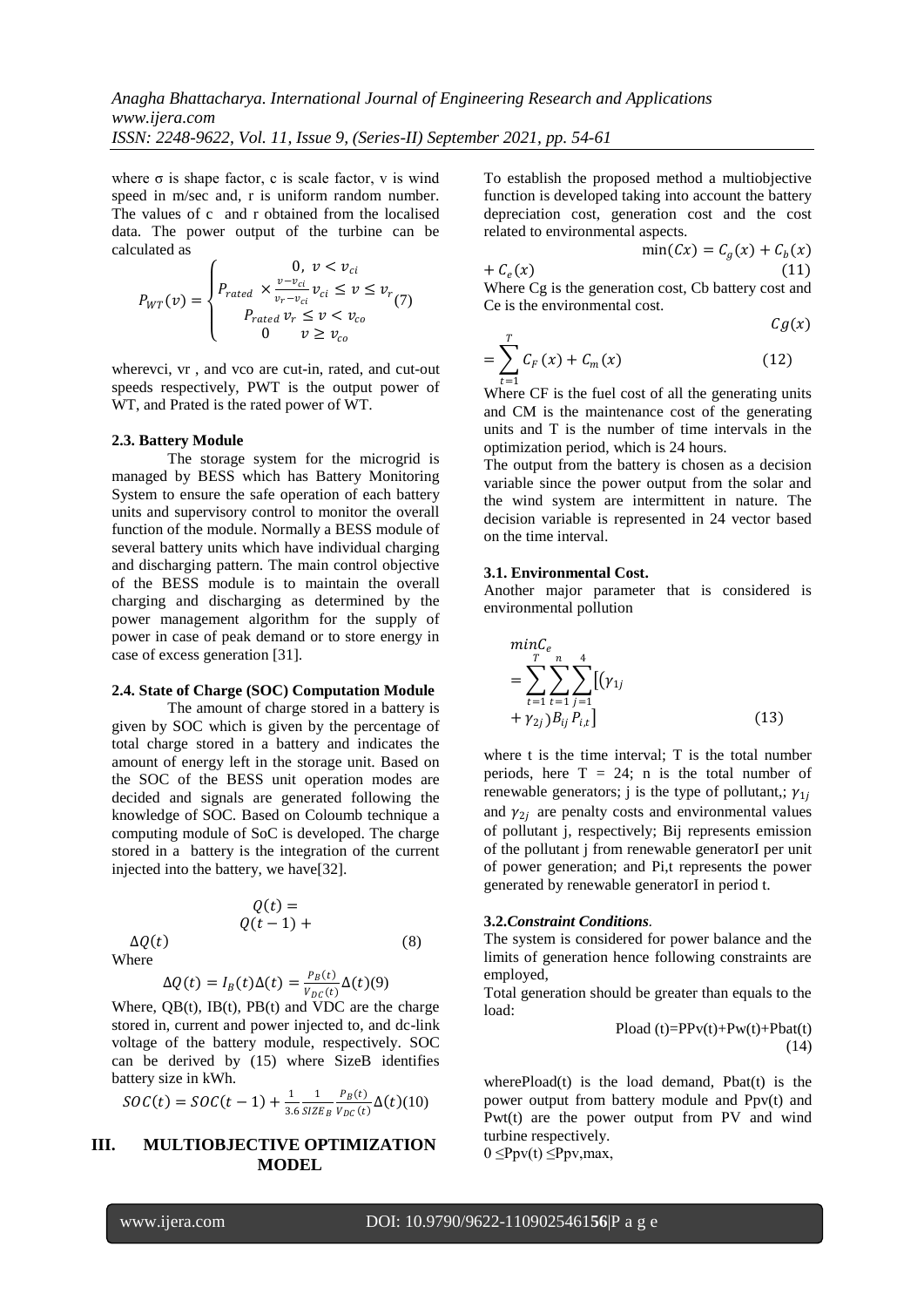## 0≤Pwt(t)

≤Pwt,max, wherePpv,max and Pwt,max are the maximum output power of PV and wind system, respectively. The constraints of battery system are

 $SOCmin \leq SOC(t) \leq SOCmax$ ,

-Pbat,max ≤Pbat(t) ≤Pbat,max

wherePbat,max is the maximum power of charging and discharging the battery; SOCmin and SOCmax are the minimum and maximum limits of SoC respectively.

# **IV. HYBRID WATER CYCLE MOTH-FLAME OPTIMIZATION (WCMFO) ALGORITHM [33]**

The movement of streams and waves are employed in Water Cycle Algorithm (WCA). It is a search solution based algorithm where the waves of the seas and rivers updates their positions concerning the best locations. But it has a limitation of identifying an operator which can perform exploitation. Moth Flame Optimization (MFO) [35] mimics the operation of moths in search of flames. This inherently gives a capacity for exploitation but it cannot traverse and utilise the search space effectively. Hence it has a good exploitation technique but poor space utilization. This has been attributed to creating a hybrid algorithm of Water Cycle Moth-Flame Optimization (WCMFO) combining the dominant complementary nature of both the algorithms. WCA is taken as the standard algorithm and modifications is done to it. The first modification is incorporating the spiral movements of the moths in the streams and waves so that they can update their position. In conventional WCA the space between the rivers and streams is used as the search criteria hence lacks exploitation. But with the introduction of the spiral searching of moths towards the flame exploitation of total space is introduced hence it can search the entire region.

Randomization is another aspect that plays a vital role in metaheuristic algorithms. Raining process in conventional WCA plays the role of randomization. In the hybrid topology raining process is updated when the space or distance between sea and stream is less than a predefined maximum distancedmax, the WCMFO undergoes raining to create new solutions. Another method is to allow to fill the sea using random behaviourlike (Levy flight). During an iteration in WCA if the solution is updated but the best solution is not reached it wont update its position ultil the next iteration. This increases the search time. In the proposed hybrid algorithm to introduce randomization streams are updated as per Lavy Flight equation as

 $xi+1 = xi + Levy(dim) \otimes xi$  (15) where xi+1 is the next position of the stream, xi is the current position of the stream and dim is the dimension of the problem or number of the decision variables. The Levy flight is calculated using below formula

$$
Levy(x) = \frac{0.01 \times \sigma \times r_1}{\left| r_2^{\frac{1}{\beta}} \right|} \tag{16}
$$

where r1 and r2 are randomly generated numbers between 0 and 1. In the above formulation, the parameter  $\sigma$  is calculated.

$$
\sigma = \left(\frac{r(1+\beta)\times\sin\frac{\pi\beta}{2}}{r\frac{(1+\beta)}{2}\times\beta\times2\frac{\beta-1}{2}}\right)(17)
$$

# **V. RESULTS AND DISCUSSION**

The proposed multiobiective function is tested in an islanded microgrid of PV, Wind and BESS connected in islanded mode. Optimal solution is obtained using Hybrid WCMFO and the results are placed in Table 2 The system parameters atre given in Tale 1(a) and 1 (b) respectively.

| Type        | Pmin | Pmax | Maintenance  |  |
|-------------|------|------|--------------|--|
|             | KW)  | (KW) | Cost (Rs/Hr) |  |
| <b>PV</b>   |      | 200  | 0.0086       |  |
|             |      |      |              |  |
| <b>WT</b>   | 0    | 100  | 0.0196       |  |
| <b>BESS</b> | -400 | 400  | 0.0548       |  |

**Table 1(a): Operating parameters of the microgrid systemTable 1(b). System Parameters**

| PV                      |                  |  |  |  |  |
|-------------------------|------------------|--|--|--|--|
| Parameter               | Rating           |  |  |  |  |
| Nominal Capacity        | <b>200 KW</b>    |  |  |  |  |
| Nominal temperature     | $23^{\circ}C$    |  |  |  |  |
| Wind                    |                  |  |  |  |  |
| Nominal capacity        | 100 KW           |  |  |  |  |
| Cut in speed            | $8 \text{ m/s}$  |  |  |  |  |
| Cut out speed           | $15 \text{ m/s}$ |  |  |  |  |
| <b>BESS</b>             |                  |  |  |  |  |
| Nominal capacity        | 1000 KWh         |  |  |  |  |
| Min SoC                 | 0.3              |  |  |  |  |
| Max SoC                 | 0.9              |  |  |  |  |
| <b>Replacement Cost</b> | 454 INR          |  |  |  |  |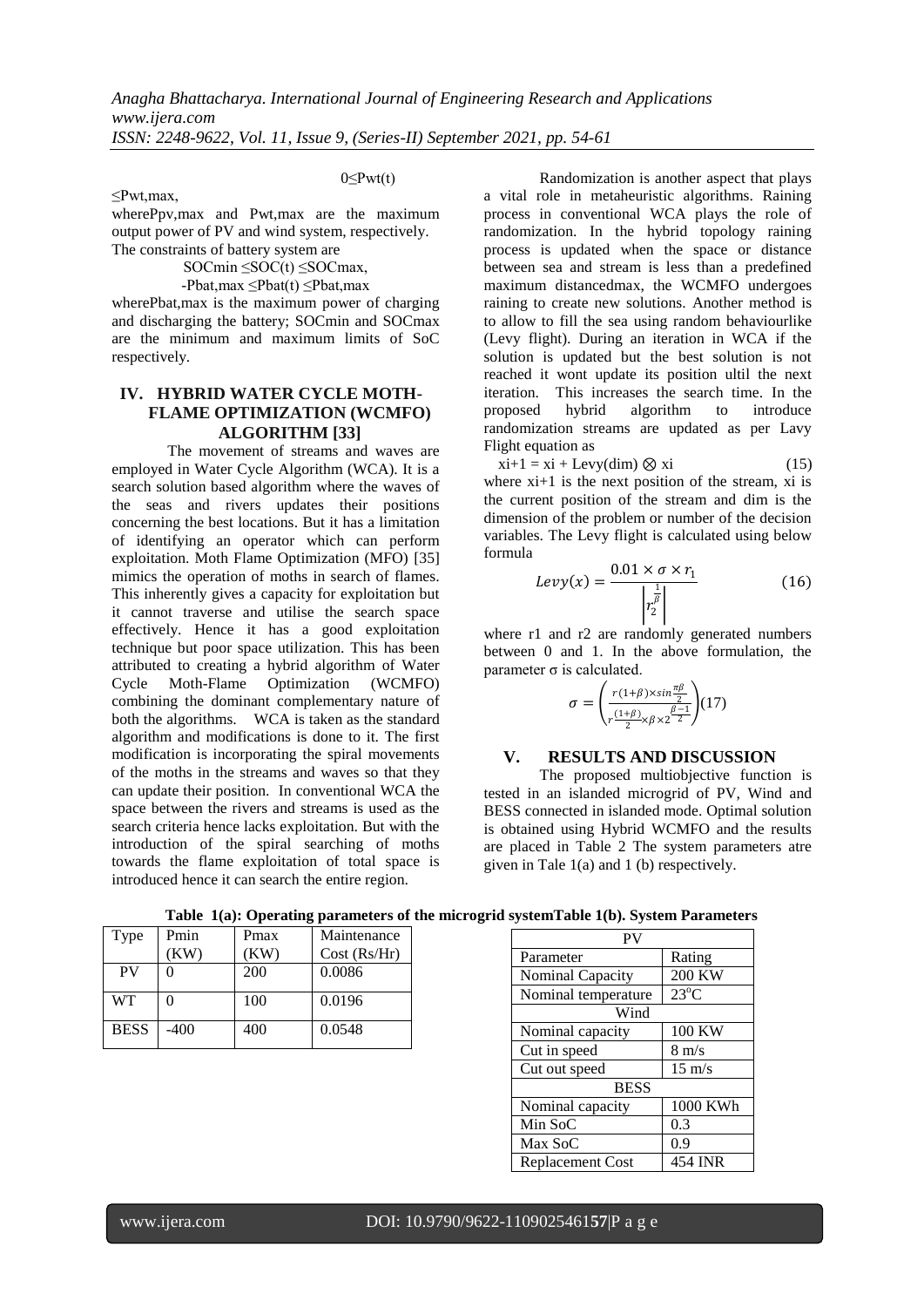The system is evaluated for daily scheduling with time interval of 24 hoursThe profile of solar irradiance, wind speed and temperature are shown in Figure 2 (a) and 2 (b) respectivelyBased on the problem formulation a typical load curve of a city is considered and is given in Figure 2 (d).



**Figure: 2 Hourly forecasted data of (a) Temperature (b) Wind Speed and (c) Solar irradiation (d) load profile**

As evident from fig 2 solar and wind are vastly intermittent with the wind profile changing drastically on an hourly basis. The wind speed varies between 8m/s to 15 m/s and the solar temperature is 27 degrees Celcius on average. The system is implemented in MATLAB and the convergence curves for the different algorithms is presented in fig 3.

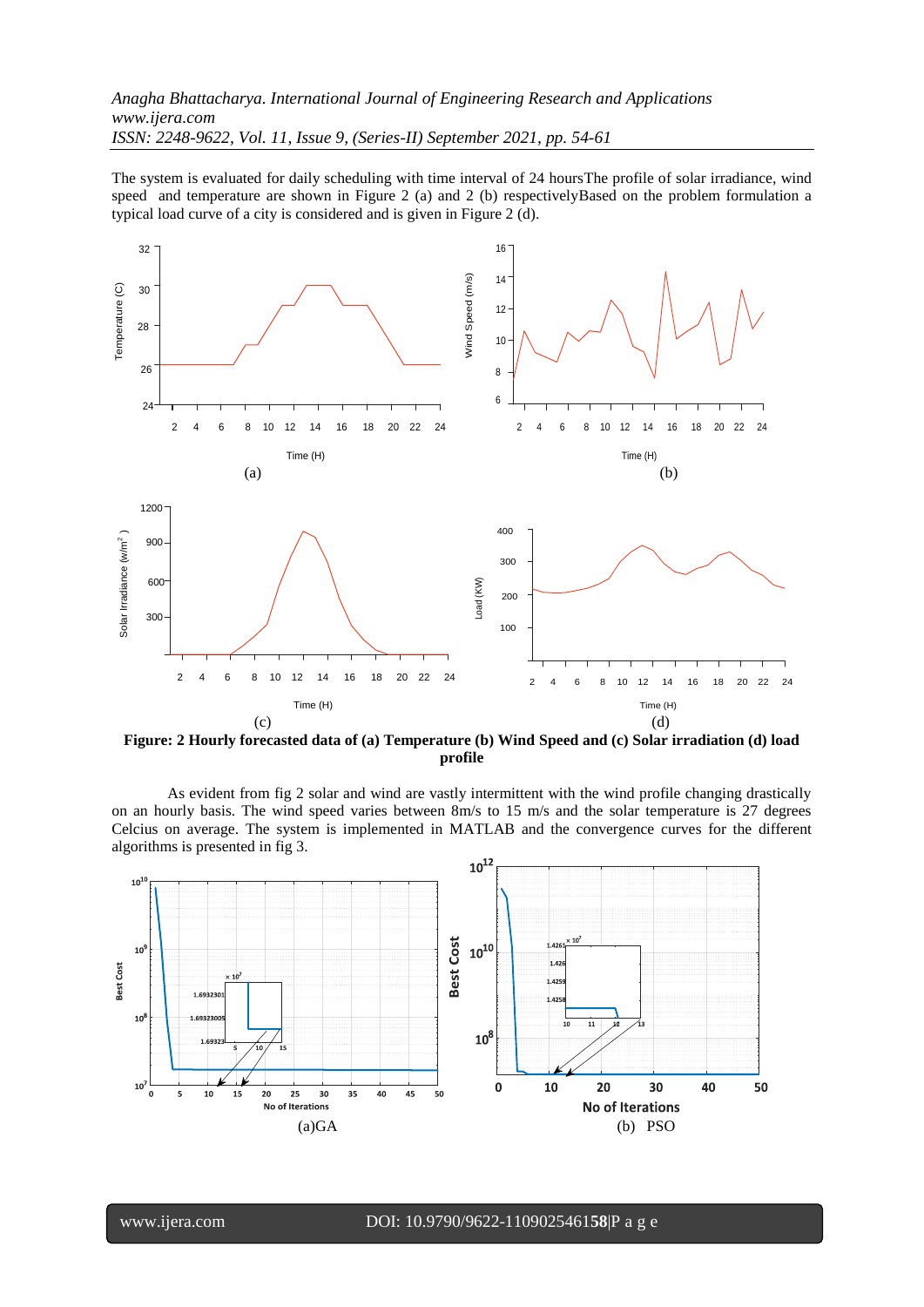

**Figure 3: Convergence parameters for (a) Genetic Algorithm (GA) (b) Particle Swarm Optimization (PSO) (c) Water Cycle Algorithm (WCMFO)**

The system is compared with existing algorithms GA and PSO to test the performance in terms of cost and run time. From Table 2. it is observed that the proposed WCMFO performs better in terms of convergence rate. Fig (3) depicts the performance of the various algorithms and 500 iterations are considered for the test system. MOWCA converges around 120 iterations whereas GA took 180 iterations to converge and 150 for PSO.This establishes the fact that the convergence rate of proposed MOWCA is much quicker as compared to other benchmark algorithms. Further from Table 2 it is observed that the run time of the prposed algorithm is less than the other existing algorithms. Hemce it can be concluded that the proposed alogorithm gives faster convergence rate as well as reduce the run time. This greatly improves to overcome the search space complexity and to deliver power economically.

| Algorithm    | $Cg$ (INR) | $Cb$ (INR) | Ce (INR) | <b>Total Time</b> |
|--------------|------------|------------|----------|-------------------|
|              |            |            |          | (sec)             |
| <b>GA</b>    | 2408.56    | 294.24     | 1314.23  | 306.2             |
| <b>PSO</b>   | 2272.56    | 283.48     | 1245.87  | 312.3             |
| <b>MOWCA</b> | 2041.87    | 267.03     | 1180.05  | 304.1             |

## **Table 3. Calculated Costs for different schemes**

### **VI. CONCLUSION**

In this work, a novel optimization approach is proposed for a stand-alone microgrid system that comprises PV, wind and BESS. The battery output is chosen as the decision variable since the output from renewable sources is fluctuating in nature. A multiobjective function is designed to solve the multi-objective multi constraint problem considering generation cost, battery depreciation cost and the environmental impact. A hybrid MOWCA algorithm is used to solve the multiobjective problem and results are compared with existing benchmark optimization algorithms like GA and PSO. The results obtained depicts that the proposed algorithm gives minimum cost and quick convergence as compared to other algorithms.

## **REFERENCE**

- [1]. H. R. Baghaee, M. Mirsalim, G. B. Gharehpetian, and H. A. Talebi, "A decentralized power management and sliding mode control strategy for hybrid AC/DC microgrids including renewable energy resources," IEEETrans. Ind. Inform., to be published. DOI: 10.1109/TII.2017.2677943.
- [2]. S. M. Mortazavi, A. Maleki, and H. Yousefi, "Analysis of robustness of the Chinese economy and energy supply/de-mand fluctuations," *International Journal of Low-Carbon Technologies*, vol. 14, no. 2, pp. 147– 159, 2019.
- [3]. S. Manaffam, M. Talebi, A. K. Jain and A. Behal, "Intelligent Pinning Based Cooperative Secondary Control of Distributed Generators for Microgrid in Islanding Operation Mode," in *IEEE*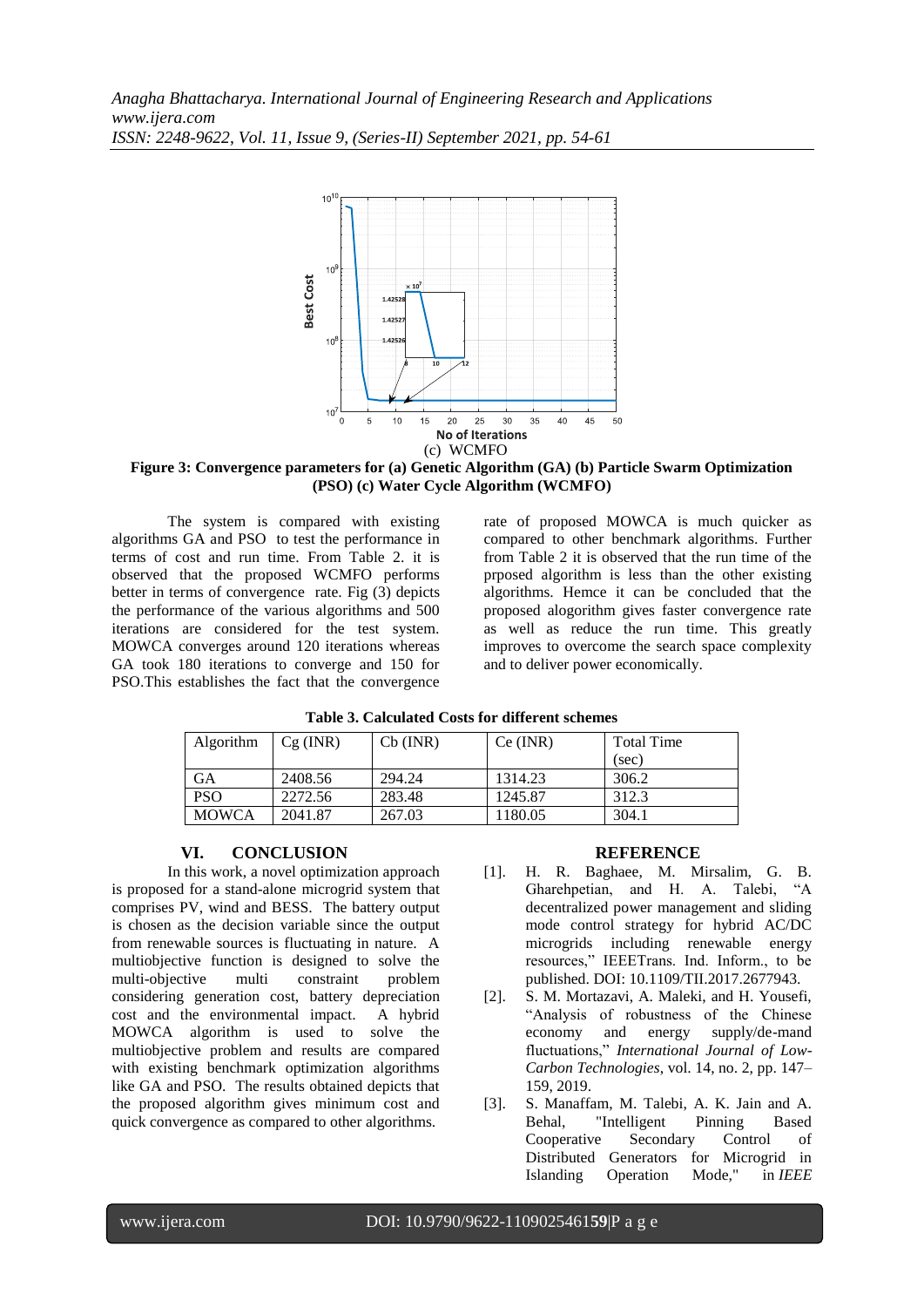*Transactions on Power Systems*, vol. 33, no. 2, pp. 1364-1373, March 2018, doi: 10.1109/TPWRS.2017.2732958

- [4]. .A. S. Bahaj, "Generating electricity from the oceans," *Re-newable and Sustainable Energy Reviews*, vol. 15, no. 7,pp. 3399–3416, 2011.
- [5]. A. Maleki and F. Pourfayaz, "Optimal sizing of autonomous hybrid photovoltaic/wind/battery power system with LPSP techonology by using evolutionary algorithms," *Solar Energy*, vol. 115, no. 1, pp. 471–483, 2015.
- [6]. P. Pal, V. Mukherjee, and A. Maleki, "Economic and per-formance investigation of hybrid PV/wind/battery energy system for isolated Andaman and Nicobar islands, India," *International Journal of Ambient Energy*, pp. 1–19, 2018.
- [7]. M. Kumar, S. C. Srivastava and S. N. Singh, "Control Strategies of a DC Microgrid for Grid Connected and Islanded Operations," in *IEEE Transactions on Smart Grid*, vol. 6, no. 4, pp. 1588-1601, July 2015, doi: 10.1109/TSG.2015.2394490.
- [8]. C. X. Rosero, M. Velasco, P. Martí, A. Camacho, J. Miret and M. Castilla, "Active Power Sharing and Frequency Regulation in Droop-Free Control for Islanded Microgrids Under Electrical and Communication Failures," in *IEEE Transactions on Industrial Electronics*, vol. 67, no. 8, pp. 6461-6472, Aug. 2020, doi: 10.1109/TIE.2019.2939959.
- [9]. Y. Guan, J. C. Vasquez, J. M. Guerrero, Y. Wang, and W. Feng, "Frequency stability of hierarchically controlled hybrid photovoltaic battery- hydropower microgrids," IEEE Trans. Ind. Appl., vol. 51, no. 6, pp. 4729– 4742, Nov.–Dec. 2015
- [10]. A. Mleki, "Design and optimization of autonomous solar-wind-reverse osmosis desalination systems coupling battery and hydrogen energy storage by an improved bee algorithm," Desalination, vol. 435, pp. 221– 234, 2018.
- [11]. M. B. Shadmand and R. S. Balog, "Multiobjective optimi-zation and design of photovoltaic-wind hybrid system for community smart DC microgrid," IEEE Transaction on Smart Grid, vol. 5, no. 5, pp. 2635–2643, 2014.
- [12]. A. Maleki, "Optimal operation of a gridconnected fuel cell based combined heat and power systems using particle swarm optimisation for residential sector," International Journal of Ambient Energy, vol. 47, pp. 1–8, 2019.
- [13]. T. Kerdphol, K. Fuji, Y. Mitani, M. Watanabe, and Y. Qudaih, "Optimization of a battery energy storage system using particle swarm optimization for stand-alone microgrids," International Journal of Electrical Power & Energy Systems, vol. 81, pp. 32–39, 2016.
- [14]. G. Li, X. Zhai, Y. Li, B. Feng, Z. Wang, and M. Zhang, "Multi-objective optimization operation considering environment benefits and economy based on ant colony optimization for isolated micro-grids," Energy Procedia, vol. 104, pp. 21–26, 2016.
- [15]. H. Han, X. Hou, J. Yang, J. Wu, M. Su and J. M. Guerrero, "Review of Power Sharing Control Strategies for Islanding Operation of AC Microgrids," in *IEEE Transactions on Smart Grid*, vol. 7, no. 1, pp. 200-215, Jan. 2016, doi: 10.1109/TSG.2015.2434849.
- [16]. H. Wu, X. Liu, and M. Ding, "Dynamic economic dispatch of a microgrid: mathematical models and solution algorithm," International Journal of Electrical Power & Energy Systems, vol. 63, pp. 336– 346, 2014.
- [17]. H. Karimi and S. Jadid, "Optimal microgrid operation scheduling by a novel hybrid multiobjective and multi-at-tribute decisionmaking framework," Energy, vol. 186, Article ID 115912, 2019.
- [18]. M. H. Moradi, M. Abedini, and S. M. Hosseinian, "Optimal operation of autonomous microgrid using HS–GA," International Journal of Electrical Power & Energy Systems, vol. 77, pp. 210–220, 2016.
- [19]. M. Azaza and F. Wallin, "Multi objective particle swarm optimization of hybrid microgrid system: a case study inSweden," Energy, vol. 123, pp. 108–118, 2017.
- [20]. W. Zhang, A. Maleki, and M. A. Rosen, "A heuristic-based approach for optimizing a small independent solar and wind hybrid power scheme incorporating load forecasting," Journal of Cleaner Production, vol. 241, Article ID 117920, 2019.
- [21]. G. Carpinelli, F. Mottola, D. Proto, and A. Russo, "A multiobjective approach for microgrid scheduling," IEEE Transactions on Smart Grid, vol. 8, no. 5, pp. 2109–2118, 2017.
- [22]. T. Aziz, N.-A. Masood, S. R. Deeba, W. Tushar, and C. Yuen, "A methodology to prevent cascading contingencies using BESS in a renewable integrated microgrid," International Journal of Electrical Power & Energy Systems, vol. 110, pp. 737–746, 2019.